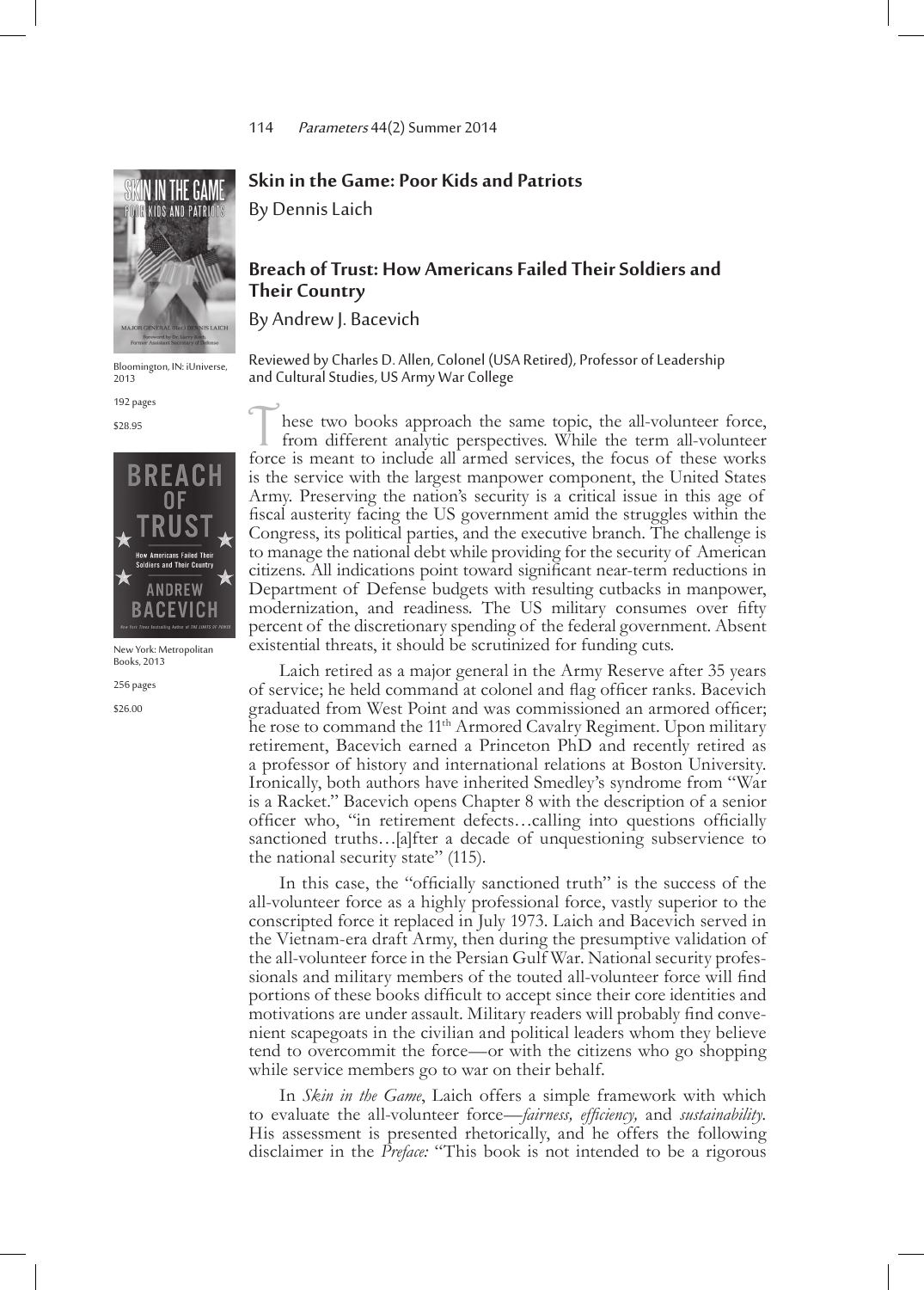academic product or a reference source. In fact, it could be characterized as a very long op-ed piece intended to promote dialogue" (xiii). The reader must keep this disclaimer in mind as Laich provides a brief summary of the development of the all-volunteer force at the close of the Vietnam War, which he regards as a political expedient of President Nixon. Most informative is his presentation of the rationale conveyed by the Gates Commission, which Nixon directed to examine the alternative to conscription. Along with the objectives, assumptions, and nine objections for the all-volunteer force, Laich provides his view of the "reality" that has transpired over the past four decades since the all-volunteer force's inception. Laich believes that the all-volunteer force is not fair since people across the social economic spectrum do not serve equally (all-volunteer force soldiers are "poor kids and patriots"). It is also inefficient because the Army has outsourced some logistics and security competencies to private corporations to conduct its recent operations. Lastly, the all-volunteer force is not sustainable because of prohibitive personnel costs required to recruit and retain active component service members. Those costs include paying for rehabilitation from combat wounds and psychological trauma as well as retirement pensions.

Bacevich's *Breach of Trust* provides a much more scholarly treatment; it continues the arguments of his previous works *The New American Militarism* (2005) and *Washington Rules* (2010). Bacevich asserts that the American way of life and its quest for global preeminence has placed the nation in a perpetual state of conflict and war. In protecting and projecting US values, national leaders have chosen the military instrument of national power by default, which in turn requires global presence of its force. The establishment and evolution of the all-volunteer force enable this presence. For the US political elite, the all-volunteer force is the blunt instrument for asserting preeminence: For senior military officers, the all-volunteer force has become the manifestation of a professional force with the prized autonomy that it entails.

To quote Shakespeare's Hamlet, "ay, there's the rub!" Bacevich contends that the Departments of Defense and the Army have aligned with societal views of race, gender, and sexual orientation (most recently with the repeal of "Don't Ask, Don't Tell"). Thus, the American public has little interest or concern about its military, apart from the feel-good patriotic fanfare at sporting events and occasional encounters with uniformed service members at airports. The all-volunteer force, with its complementarity with the National Guard and Reserve forces, was designed to link US forces with the American people, such that employments of the military would be noticed, felt, and supported by the public. Alas, that has not been the case, as Rachel Maddow has documented in *Drift: The Unmooring of American Military Power* (Parameters review, Summer 2013).

With less than one percent of the US population currently serving, the all-volunteer force has become separated physically and socially from the American people. Repeatedly, the civilian political elite has succumbed to the temptation to assert US preeminence and then used the nation's impressive and available military force without constraint or accountability. While several national polls reflect a US military held in high esteem, Bacevich contends that it has not been effective in winning current wars and has abrogated elements of its professional jurisdiction